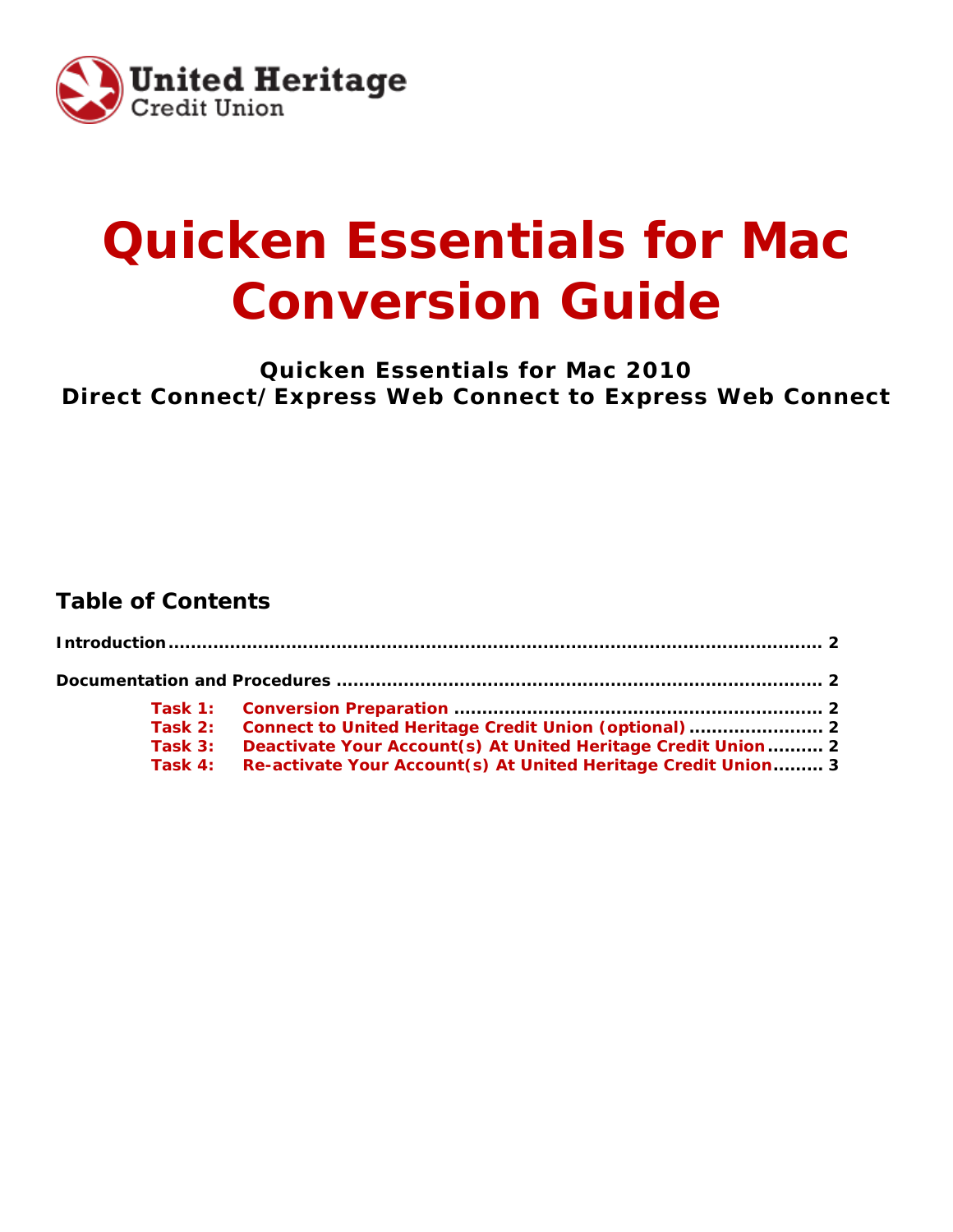

## **Introduction**

To use Quicken with the new UHCU Online Banking system, you need to modify your Quicken settings and transition your data. You will need your UHCU Online Banking **Username** and **Password** to complete this process.

It is important that you follow the guide exactly as outlined below. If you do not follow the guide, your service may stop functioning properly. This conversion should take 15–30 minutes.

### **Documentation and Procedures**

#### **Task 1: Conversion Preparation**

1. Back up your data file.

Please note: For instructions to back up your data file, select **Help** menu > **Search**. Search for "Backing Up", select "Backing up data files" and follow the instructions.

2. Download the latest Quicken update.

Please note: For instructions to download an update, select **Help** menu > **Search**. Search for "Updates", select "Check for Updates..." and follow the instructions.

#### **Task 2: Connect to United Heritage Credit Union (optional)**

- 1. Select your account under the **Accounts** list on the left side.
- 2. Select **Accounts** menu > select "Update Selected Online Account".

Please note: Repeat steps for each account you have with United Heritage Credit Union.

#### **Task 3: Deactivate Your Account(s) At United Heritage Credit Union**

- 1. Select your account under the **Accounts** list on the left side.
- 2. Select **Accounts** menu > **Settings**.
- 3. Remove the check mark from "I want to download transactions".
- 4. Select **Save**.

Please note: Repeat steps for each account you have with United Heritage Credit Union.